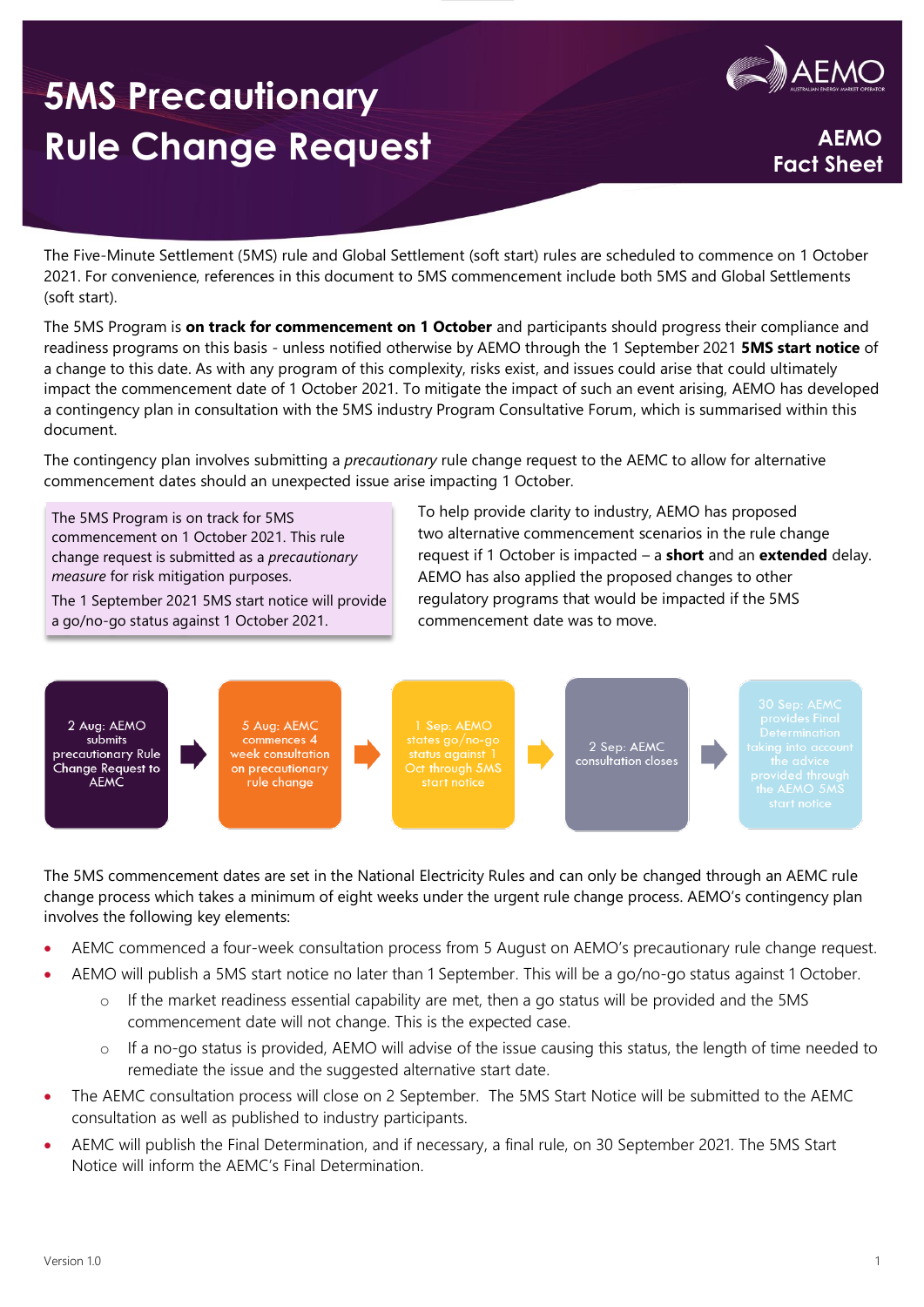# **5MS Precautionary Rule Change Request**



**Fact Sheet**

The following frequently asked questions (FAQs) have been designed to answer questions you may have about this rule change request. However, if you still have outstanding questions, please contact the 5MS team at [5ms@aemo.com.au.](mailto:5ms@aemo.com.au)

## **1. Why AEMO has submitted this Rule change request as 'urgent'?**

AEMO requested that the "urgent" rule change process was followed given the time remaining until 1 October. The potential ramifications of not having an alternative rule change date should the 5MS market not be ready to commence on 1 October due to unforeseen circumstances include:

- AEMO not being able to settle the market on a 5-minute basis,
- Prudential arrangements being compromised leading to increased financial risk to both AEMO and market participants,
- Disruption to the wholesale electricity market.

### **2. When will AEMO inform the market if 1 October can be made?**

AEMO's advice on whether the 5MS commencement date can be met will be determined based on whether market readiness criteria can be met by AEMO and market participants.

AEMO will advise via a 5MS start notice that will be issued no later than 1 September 2021 to affected industry participants and formally submitted to the AEMC as a submission to the Rule change process. AEMO's start notice indicate if a 1 October 2021 commencement date is not feasible, will recommend an alternative date for 5MS, and, where necessary, consequential changes to the commencement dates for other rules and regulatory initiatives whose implementation is impacted by the 5MS delay.

AEMO's 5MS start notice will be informed by participant engagement and input through the 5MS Program Consultative Forum and the 5MS Executive Forum.

#### **3. What is the market readiness criteria that will inform the 5MS start notice?**

The market readiness criteria are well established through the 5MS Program, and are set out in the following essential capability requirements:

- Generators and Market Network Service Providers are able to submit 5-minute offers.
- Metering Providers, Metering Coordinators and Metering Data Providers ensure all essential meters are able to produce, store and deliver 5-minute data.
- AEMO successfully deploys:
	- 5-minute bidding and dispatch solution, including the web bidding interface
	- The metering data management (MDM) solution
	- 5-minute settlements solution.

Note: there are other industry capabilities that are required for 5MS, but the above are considered minimum mandatory requirements for go-live and will determine the recommendation included in the market start notice.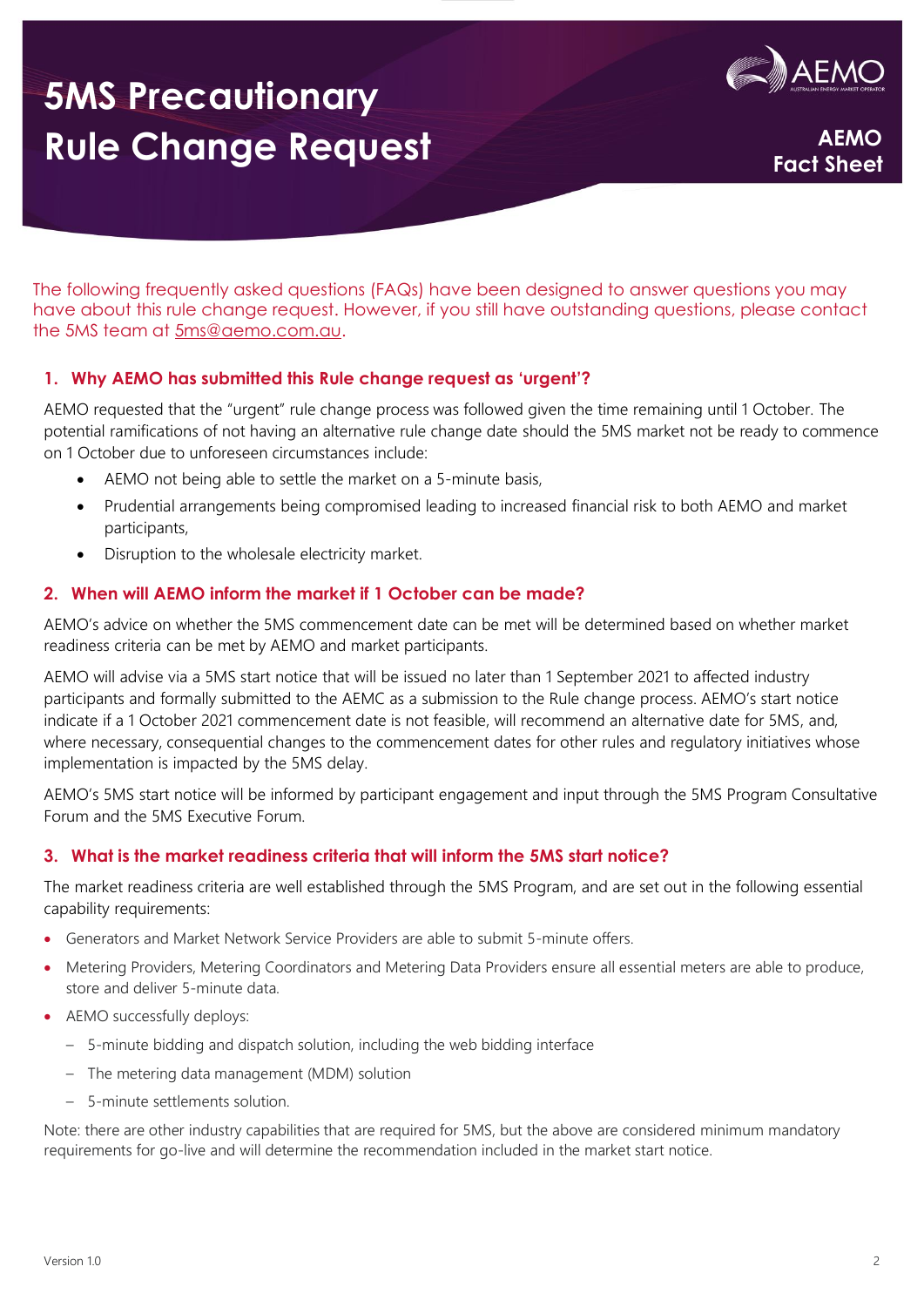# **5MS Precautionary Rule Change Request**



**Fact Sheet**

## **4. Why submit the request now rather than wait to see if something eventuates?**

The AEMC rule change process requires 2 months under the urgent rule change process. Commencing the AEMC consultation process on 5 August 2021 results in a Final Determination by 30 September which is the latest date AEMC could provide a revised date given the current go-live date of 1 October.

#### **5. Does this mean I can divert my attention from 5MS to other priorities within my organisation?**

No, this should not be interpreted as meaning that AEMO and participants are not confident of meeting the 1 October rule change date. As stated in the answer above, this is only a precautionary measure and it is essential that participants continue readiness preparations for 1 October as scheduled.

#### **6. What did AEMO recommend in the rule change request?**

Stakeholders are directed to the aemc.gov.au to view the Rule Change Request and the consultation paper. However, for the purpose of summary, this rule change request contemplates two contingency scenarios - necessitating 1) a short delay and 2) an extended delay respectively. These contingency scenarios include:

- 1) Short delay: AEMO would recommend a two-month delay with a 1 December 2021 alternative commencement date. AEMO also recommends including Electricity B2B and WDR in this release date. Customer Switching would also be included in this bundle as it was always proposed to be released with 5MS.
- 2) Extended delay: If the identified essential capability issues necessitate delay longer than 2 months, 5MS commencement would need to be deferred until 2022 and account for the change freeze over the summer period. A longer delay would be required where an identified issue is assessed as more complex and therefore requires more time to remedy. This scenario considers the more significant implications for other regulatory initiatives and outlines two alternative dates of 1 February 2022 and 1 April 2022.

#### **7. How is readiness for the 5MS start notice measured?**

AEMO's readiness assessment will be carried out in collaboration with the 5MS Working Groups. Key inputs to the readiness assessment include:

- 5MS Capability Market Trial outcomes
- Industry Readiness Reporting
- Production operation
- Metering Transition Plan delivery including metering data delivery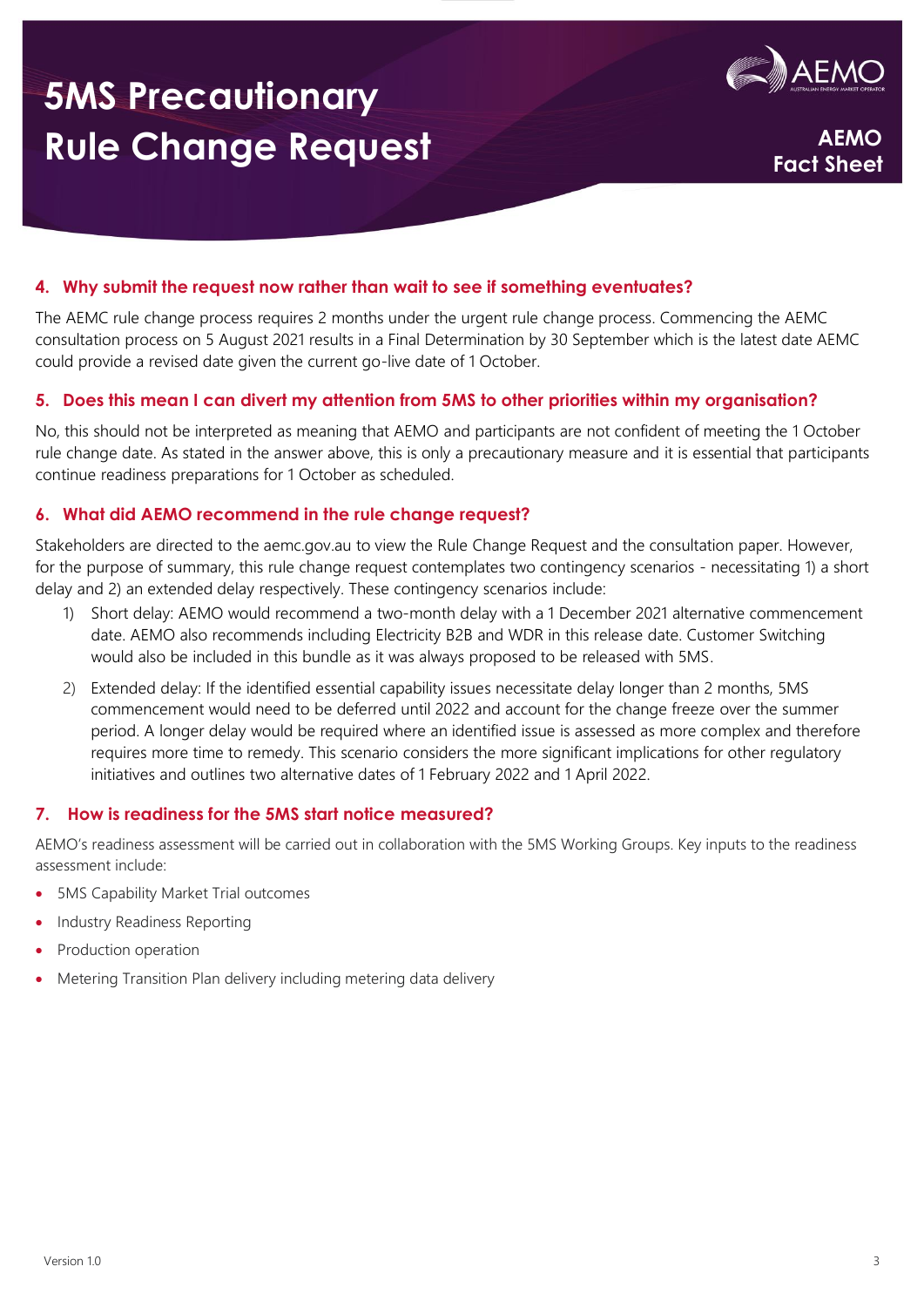# **5MS Precautionary Rule Change Request**



**Fact Sheet**

## **8. What happens if an issue arises after confirming a go status through the 5MS start notice, i.e. after 1 September 2021?**

AEMO will assess market readiness based on the ability of AEMO and industry to meet the essential capability set out in Question 7. This capability is needed for the proper functioning of the market. In most cases, the essential capability will already be in place and will be demonstrated through Market Trial or production operation. For example, the AEMO systems can already accept 5-minute meter data and some metering participants have commenced delivery at this granularity. Similarly, the AEMO systems can already accept 5-minute bids and some generators have commenced using the 5-minute bidding service in transition mode.

If a situation arises where an essential capability has not been fully proven or established by 1 September 2021, AEMO will request a contingency plan from that participant. The contingency plan will need to provide certainty that it will be effective in managing the outstanding residual risk.

### **9. AEMC's Final Determination will be published on 30 September 2021. Does this mean industry is only receiving 24 hours' notice of a change to the 5MS commencement date?**

No. The 5MS start notice issued on 1 September will provide advice on the go/no-go status for 1 October. The 5MS start notice will be taken into account by the AEMC's Final Determination. The AEMC will also attempt to provide notification to participants prior to publication of its final determination on 30 September.

#### **10. What would happen to Customer Switching if the commencement date for 5MS is changed?**

Through consultation with industry, AEMO previously aligned the 5MS and Customer Switching start date to 1 October 2021. AEMO has integrated the code for Customer Switching into the 5MS solution and it is understood many participants have done likewise. Therefore, AEMO is proposing that any change in date that is applied to 5MS would also be applicable to Customer Switching.

### **11. What would happen to the Wholesale Demand Response (WDR) date if the commencement date for 5MS is changed?**

The WDR solution is designed on the basis of a 5MS market. Therefore, AEMO has concluded that it is not possible for WDR to commence prior to 5MS. Any change in date to 5MS would require a change in commencement date for WDR. AEMO is proposing that if 5MS is delayed, WDR should commence on the same revised date to minimise any further delays to this reform.

## **12. How was industry consulted during the development of this contingency plan?**

AEMO developed the contingency plan in consultation with the 5MS Program Consultative Program (PCF) and Readiness Working Group (RWG). AEMO consulted on the proposed changes to other regulatory programs through the Regulatory Roadmap Implementation Forum.